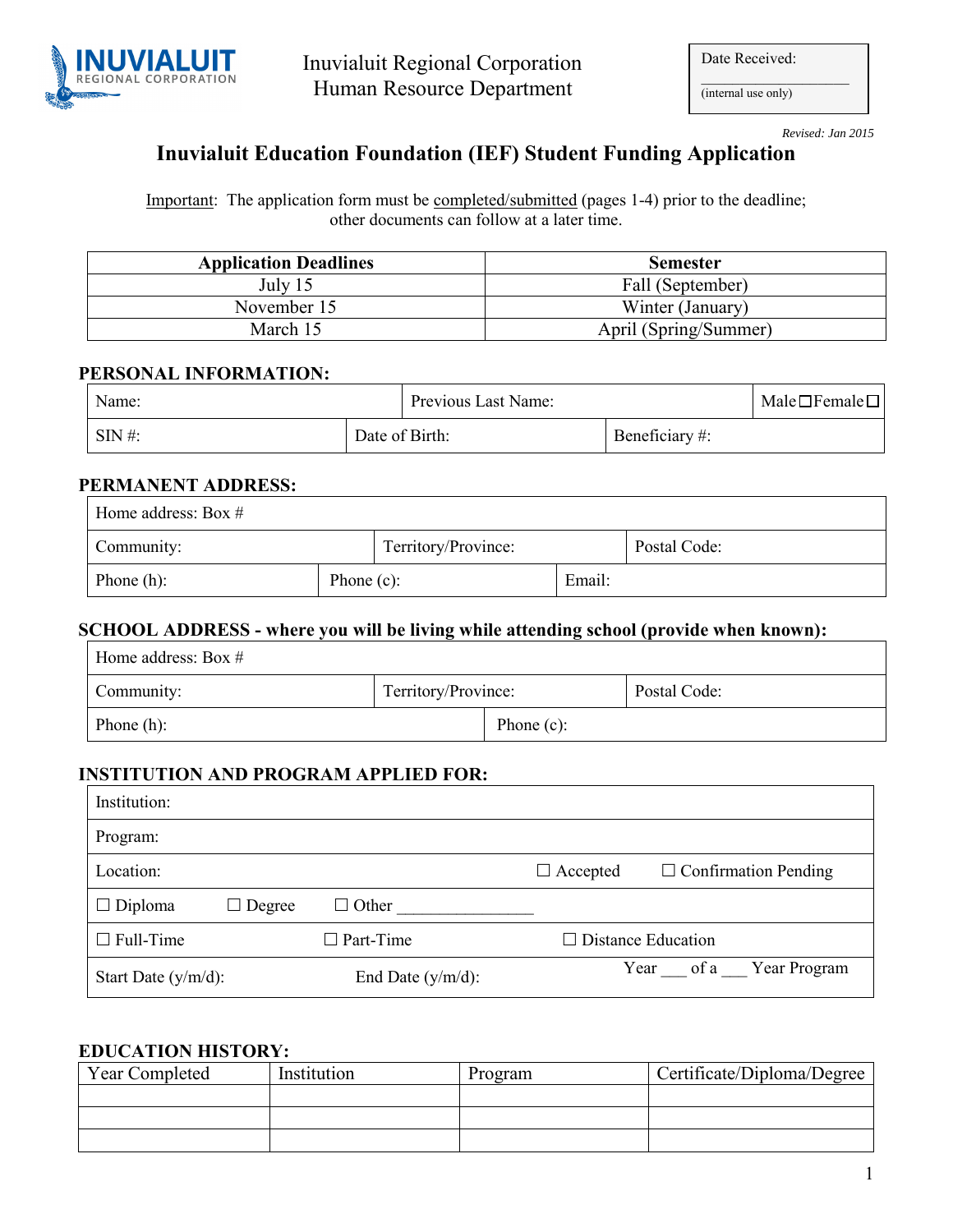#### **PRIMARY FUNDING SOURCE: (State what source has been secured or is in progress)**

| Territorial/Provincial Education Fund |  |  |
|---------------------------------------|--|--|
| (SFA)                                 |  |  |
| Employment Insurance (EI)             |  |  |
|                                       |  |  |
| Other                                 |  |  |
|                                       |  |  |

## **BANKING INFORMATION (all funding will be deposited directly into a CIBC account – no exceptions):**

| <b>CIBC</b><br>Bank: | Transit Number: |
|----------------------|-----------------|
| <b>Bank Address:</b> | Account Number: |

# **IEF FUNDING**

*Please check all boxes for which this application is to be considered* 

## **Post-Secondary Financial Assistance Program (PSFAP)**

## **IEF Scholarships**

# **CONSENT CLAUSE, DECLARATION AND RELEASE OF INFORMATION**

(To be read and signed by student)

1. I consent to and authorize the release of any personal information by my employer, banks or other financial institutions, mercantile organizations, aboriginal organizations, educational institutions and by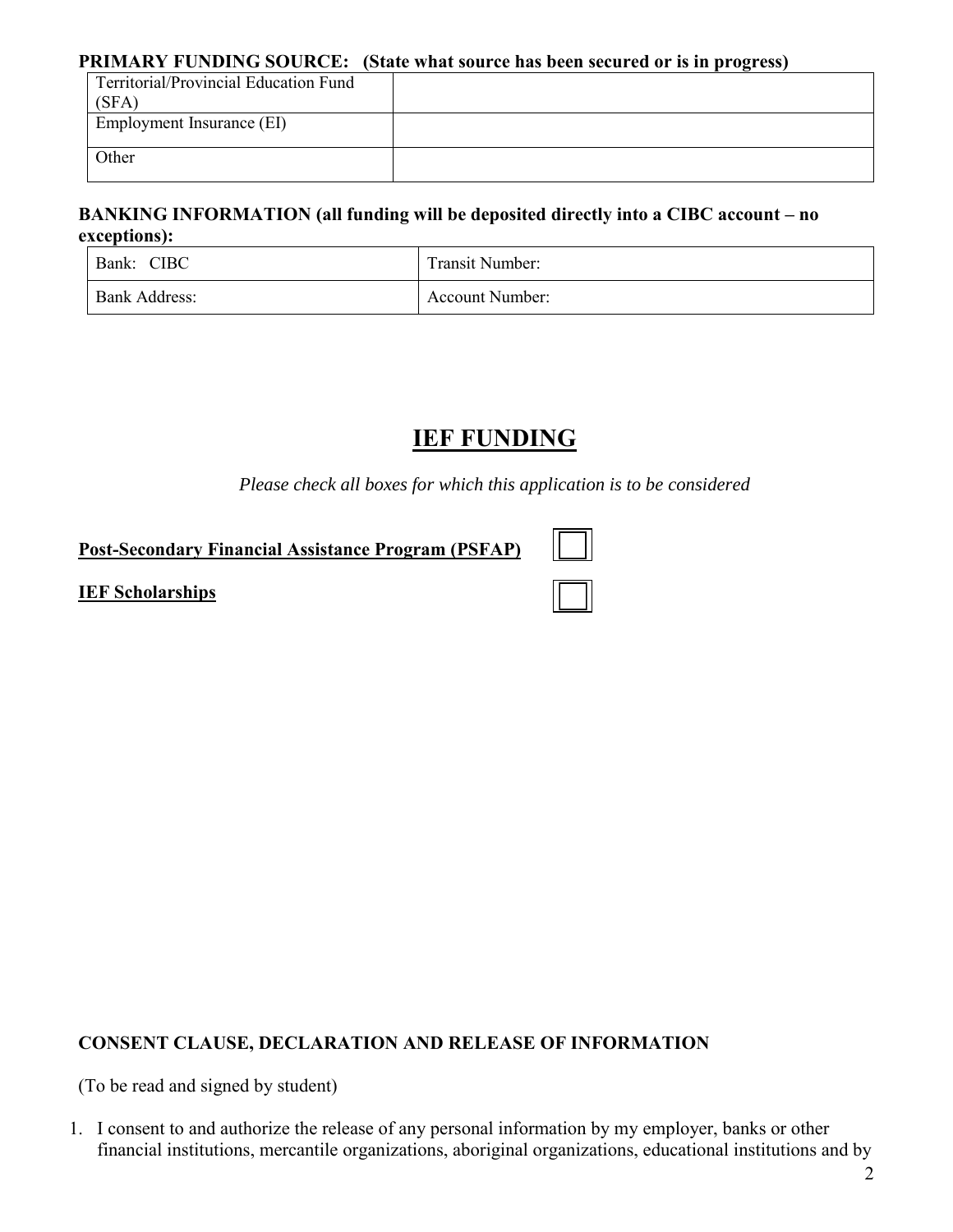federal, provincial, territorial and municipal government departments and agencies, including the Canada Customs and Revenue Agency to the Inuvialuit Regional Corporation. My personal information will be used to determine my initial and continued eligibility for funding and for the effective and efficient general administration and enforcement of the IRC Employment and Training Programs.

- 2. In addition, I consent to and authorize the release of any personal information by the Inuvialuit Regional Corporation to any federal, provincial, territorial and municipal government departments and agencies for the purpose of the effective planning, development, delivery and monitoring of the IRC Employment and Training Programs.
- 3. I understand that "personal information" means and includes:
	- my name, home or business addresses or home and business telephone numbers,
	- my national or ethnic origin;
	- my age, sex, marital status or family status, and date of birth,
	- my financial status and history;
	- any identifying numbers, symbol or other particular assigned to me such as my social insurance number, health care card number, or personal identification number;
	- information about my income tax returns and other taxpayer information as supplied to or from Canada Customs and Revenue Agency only; and
	- information about my educational or employment status and history.
- 4. Further I consent to and authorize the release of the personal information noted in clause (5) below, by the Inuvialuit Regional Corporation to banks or other financial institutions, mercantile organizations, aboriginal organizations and education institutions. My personal information will be used to determine my initial and continued eligibility for funding and for the effective and efficient general administration and enforcement of the IRC Employment and Training Programs.
- 5. I understand that the personal information that may be released to banks or other financial institutions, mercantile organizations, aboriginal organizations, and educational institutions are:
	- my name, home or business addresses or home and business telephone numbers;
	- my national or ethnic origin;
	- my age, sex, marital status or family status, date of birth; and
	- my financial status and history.

I agree to provide consent to the release of my personal information as may be required from time to time by the Inuvialuit Regional Corporation to promote my name and field of education to prospective employers.

## **DECLARATION**

I declare that the information submitted in this form and appendices are correct to the best of my knowledge.